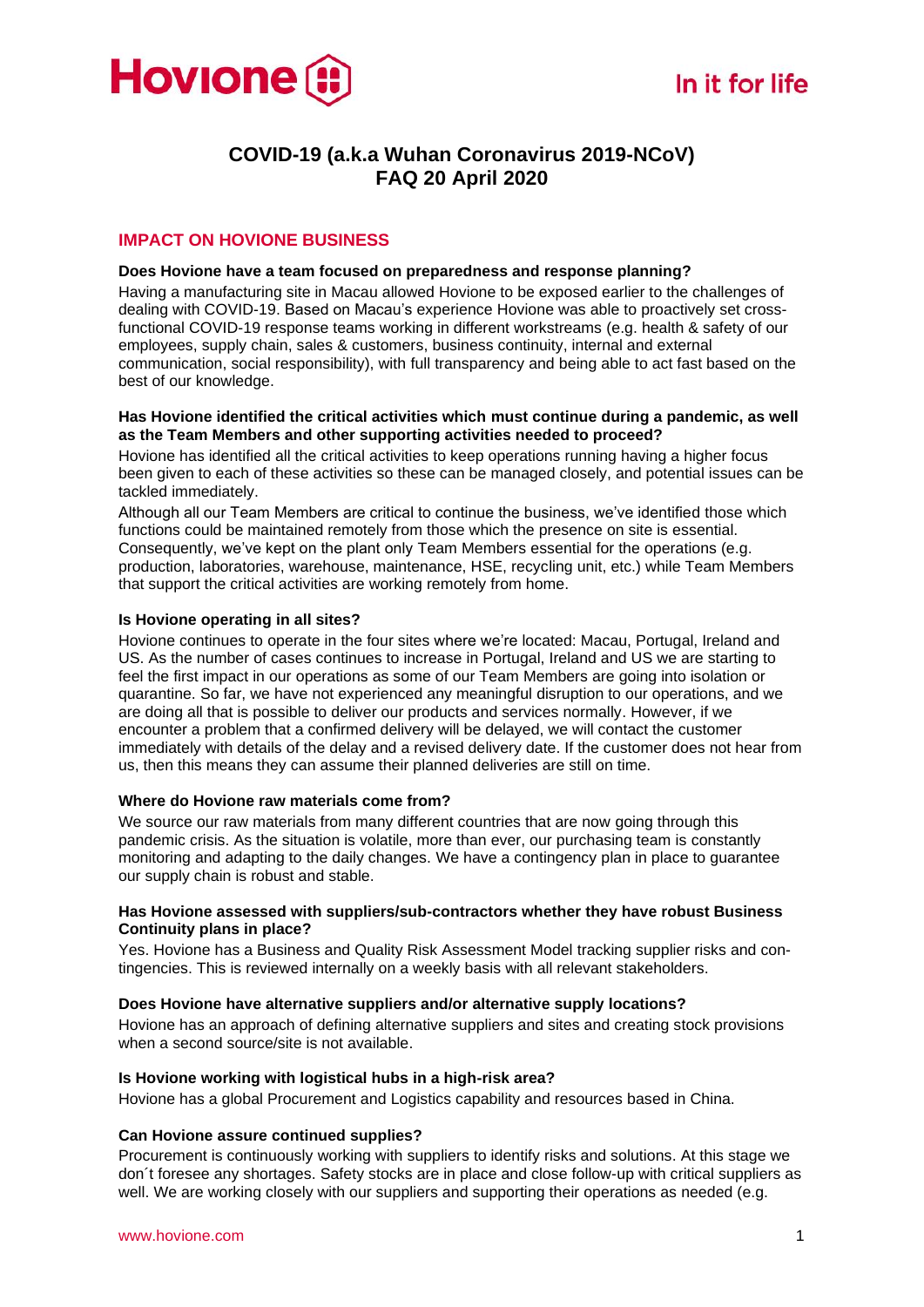

letters to authorities explaining the importance of what they're doing and impact on human health, letters to cargo drivers to facilitate passage, etc.).

#### **Has Hovione experienced any shipment delays?**

The restrictions to commercial air flight travel are limiting our options for air cargo but we believe this will be a short-lived turmoil. International restrictions in cargo traffic - namely shipments from Europe to the USA - is the one unnecessary and unexpected additional hurdle we are facing, but the logistics industry is resilient. To date, our Logistics team have been able to find alternatives by working closely with our suppliers and benefiting from their contingency plans. Working with large international global cargo agents allow us also to benefit from their knowledge and large experience.

### **What measures is Hovione undertaking to minimize the risk of manufacturing disruption?**

Hovione has implemented a contingency plan aiming to establish adequate procedures for the containment and prevention of infection by the new coronavirus (SARS-Cov2) within Hovione and within the community.

The list of measures is extensive and covers several areas, namely but not limited to:

- Business continuity.
- Infection prevention and control (both within the plant and in the community).
- Social distancing and work-related measures.
- Proactive identification and isolation of workers with a clinical-epidemiological history of possible infection with the new Coronavirus 2019-nCoV (COVID-19).
- Reduced population on site (kept to the essential).
- Travel related measures.
- Commenced production of sanitizer liquid for distribution to employees and the wider community on request.
- Development of response protocols to provide immediate guidance in the event of further changes to the COVID-19 situation on a site.

# **Does Hovione contingency plan foresee what to do upon confirmed COVID-19 cases and impact in operations?**

The contingency plan is divided in five scenarios, adapted from ECDC's strategic analysis, which are used to describe the possible progression of the COVID-19 outbreak in Hovione and respective preventive/mitigative measures to implement.

Scenario 5 describes a situation with confirmed cases in Hovione's population. The objective at this stage is to put in place all the measures previously defined to mitigate the impact of the outbreak, protect Hovione's population and reduce business impact. Immediate individual or restricted group quarantine is predicted, depending on the epidemiologic investigation output. No general quarantine is recommended if no risks are identified to other areas.

# **IMPACT ON HOVIONE TEAM MEMBERS**

#### **What measures did Hovione implement to protect the sites and all Team Members from COVID-19?**

It is essential to reduce risk for all our Team Members, especially those who are physically present in Hovione facilities.

- Team Members that can work remotely have been encouraged and in some cases mandated to work from home thereby reducing the risk to Team Members with critical functions that must continue assuring uninterrupted supplies.
- Measures were put in place to enable team members to work remotely in a safe and ergonomically friendly way.
- A set of Health & Safety measures were adopted aimed at creating the safest environment possible at Hovione, guaranteeing risk reduction for Team Members who need to be physically present in our facilities. This included measures to ensure social distancing both physical and organizational.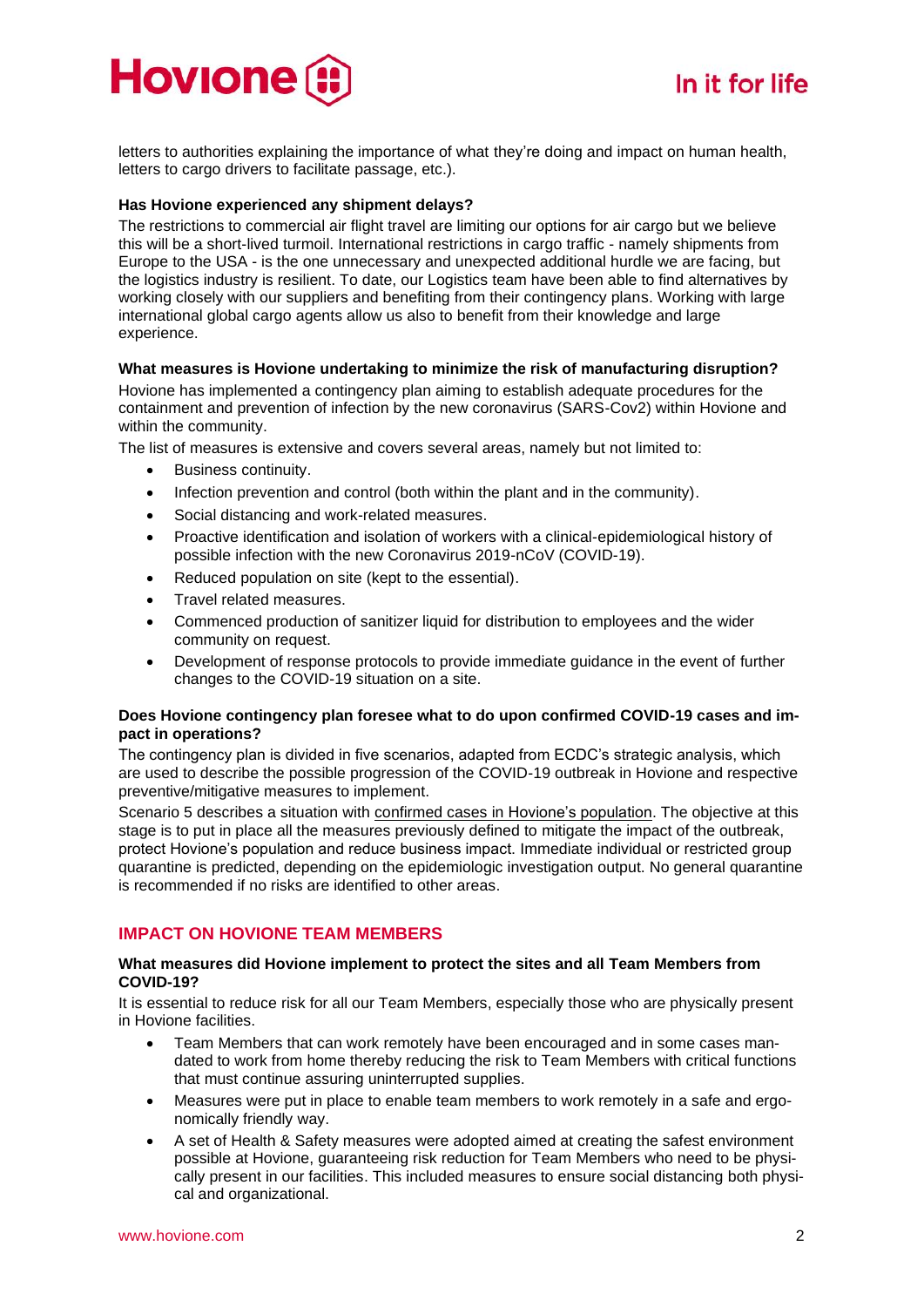# **Hovione**

# In it for life

- Team Members are required to follow best hygiene and health practices recommended by global health authorities and personal meetings were reduced to a minimum with increased use of virtual meetings. Critical team members were organized into pods to prevent cross contamination between pods.
- Travel, non-essential visitors and audits have been cancelled.
- Restrictions of access to our facilities were put into place for any person (Team Members and others) showing signs/symptoms of disease including and not limited to fever / coughing / sneezing / runny nose.
- Temperature monitoring programs were put in place, inclusive of self-testing of team members, pre-entry questionnaires and temperature checking of all visitors to the site.
- Cleaning procedures were reinforced and adapted to be able to respond effectively against the current situation.

# **Is Hovione implementing any welfare services to its Team Members during the pandemic?**

Hovione has implemented a set of measures that aim to make life easier for workers who go to work every day or who work from home.

Measures were implemented per site as deemed necessary including the following:

- Payment of an extra transport allowance to encourage the use of own vehicle and to discourage the use of public transport or car sharing.
- Surgical masks are provided to all the Team Members that use public transports or car sharing.
- Take away meals that allows Team Members to take home one meal a day for their families.
- Online purchase of supermarket products and delivery to the company's facilities.
- Psychological support to support Team Members during this phase.
- House rental near the factory to avoid Team Members to take long trips every day.
- Disinfectant gel for all our Team Members to take home.
- All Team Members have access to online courses on managing and planning work from home, improving productivity, time management and remote team management.
- We have facilitated working from home and flexible working arrangements outside of normal protocol.
- We have relaxed the use of un-paid leave, working hours and time in lieu arrangements to facilitate team members' home situations.
- We have ensured regular contact by Line Manager with offsite team members and encouraged video meetings etc.

# **Did Hovione identify Team Members with special requirements, and incorporate the requirements of such persons into the prevention plan?**

Team Members with pathologies considered to be at higher risk if associated with this viral infection were identified. The health authorities in each country defined the criteria for higher risk and typically this included people:

- over 55 years old **AND**
- with diabetes, **or**
- with a history of oncological diseases, **or**
- with chronic heart disease, **or**
- with uncontrolled respiratory diseases, **or**
- under treatment with immunosuppressants.

Individuals falling into a high-risk category were encouraged to discuss their situation with their own medical practitioner as well as Manager and we advised that they and all pregnant women, stay temporarily away from working in the site. Although they are not in isolation or quarantine, they were advised to restrict social contacts, remain at home, and to pay attention to any signs and symptoms.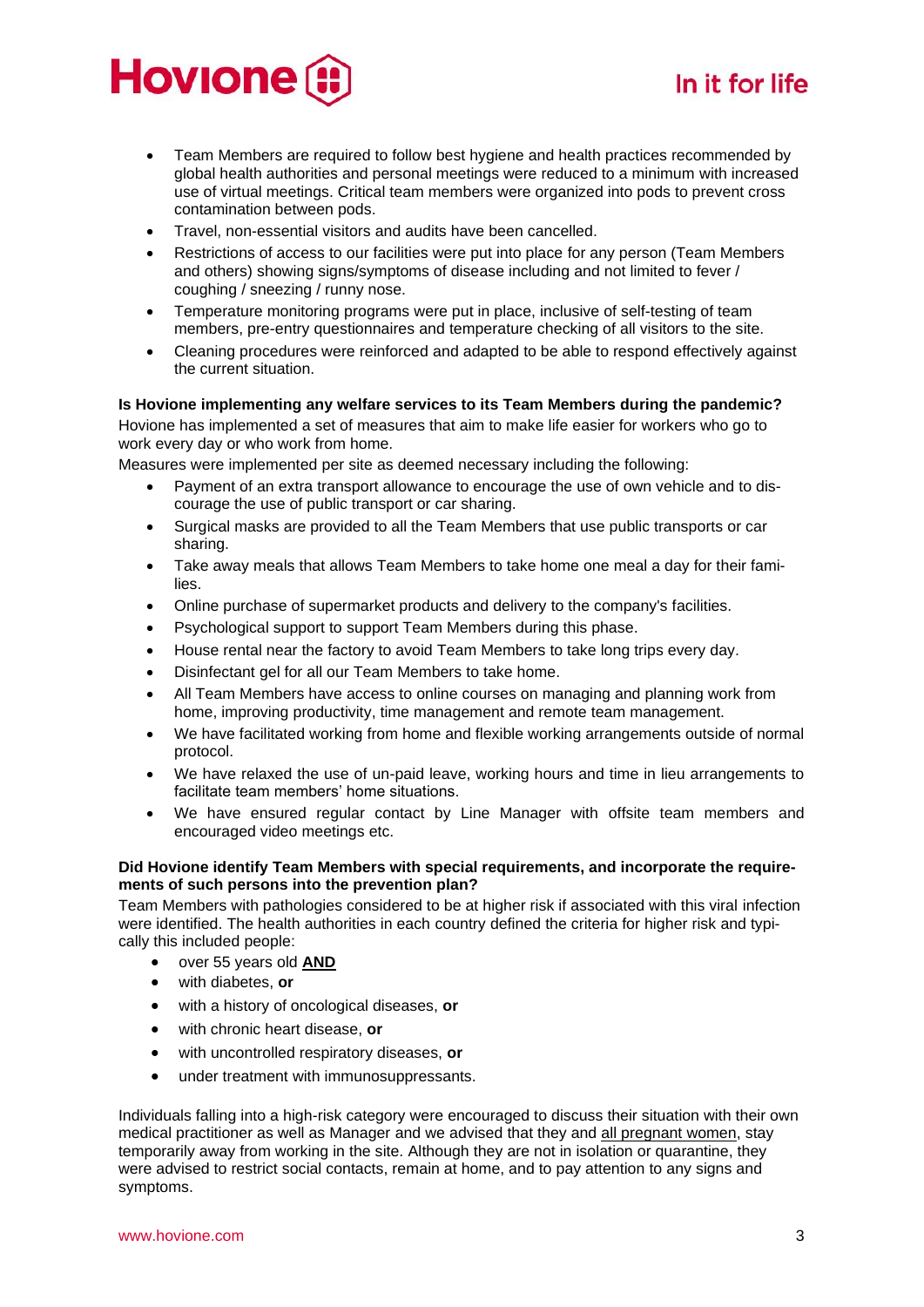

# **POLICIES DURING THE PANDEMIC**

**Did Hovione establish policies for sick-leave absences unique to the pandemic, including policies on when a previously ill person is no longer infectious and can return to work?** Hovione established Internal policies for sick-leave absences related to COVID-19, in alignment with the Health Authority and the Internal Best Practices.

- Team Members who have returned from active transmission areas in the last 14 days are not allowed in the premises. Return to work is allowed after 14 days if the person is asymptomatic.
- Team Members who have symptoms compatible with COVID-19 are not allowed into the premises. They are tested for COVID-19, as recommended by the occupational safety doctor. In case of a positive result, return to work is allowed after 14 days, no symptoms and, whenever testing is available, testing negative twice for SARS-CoV-2.
- Team Members who had a close contact with a confirmed or suspected case are not allowed in the premises - 14 days of isolation/quarantine is required. Return to work is allowed upon no symptoms and/or, whenever testing is available, testing negative for SARS-CoV-2 (aligned with the country testing policies).
- Team Members who had a casual contact with a confirmed case are not prevented from working (while asymptomatic) and can be tested for COVID-19 depending on test availability and the country testing policies.
- We have a regime of temperature monitoring for all team members and potential entrants to the site, and established return to work protocols after COVID-19 related absences.

# **Did Hovione establish policies for reducing the spread of the virus at the worksite?**

Some of the policies are:

- For the Team Members who are in the site, measures have been implemented enforcing social distance (2 m in close environment), promoting the practice of the proper respiratory etiquette, and correct and frequent hand washing; disinfectant gel is also dispensed to all workers. There was also a reinforcement of cleaning and disinfection of all shared spaces and there is a weekly disinfection with an antiviral agent of the common areas such as the canteen, the cafeteria and the changing rooms.
- All Team Members are required to report risk contacts and symptoms they may experience.
- An Isolation room was prepared to receive any Team Members in case of the sudden appearance of COVID-19 symptoms. Training has been provided to internal first aid teams. If isolation room is not available, these team members will leave the facility promptly and reach out to their health care provider. We will be in close follow up with the support of Hovione occupational doctor.
- All staff identified as non-essential to be in the facility is teleworking since  $13<sup>th</sup>$  Mar.
- Separation barriers have been installed in higher volume areas, such as security building and cafeteria.
- There is entry screening at the premises, with temperature control and a medical questionnaire for service providers.
- There is a general use of surgical masks in the premises both for staff and service providers (exception is related with country policies).
- Face to face meetings/training is to be avoided (giving preference to the use of Skype, MS Teams, Webex or similar).

# **Are deputies identified in advance to substitute others in case of absence?**

At a management level Hovione has identified the "designated replacements" to safeguard certain knowledge and skills. Team Members able to replace each other for the same function avoid sharing the same physical environment so that they can substitute the other if needed.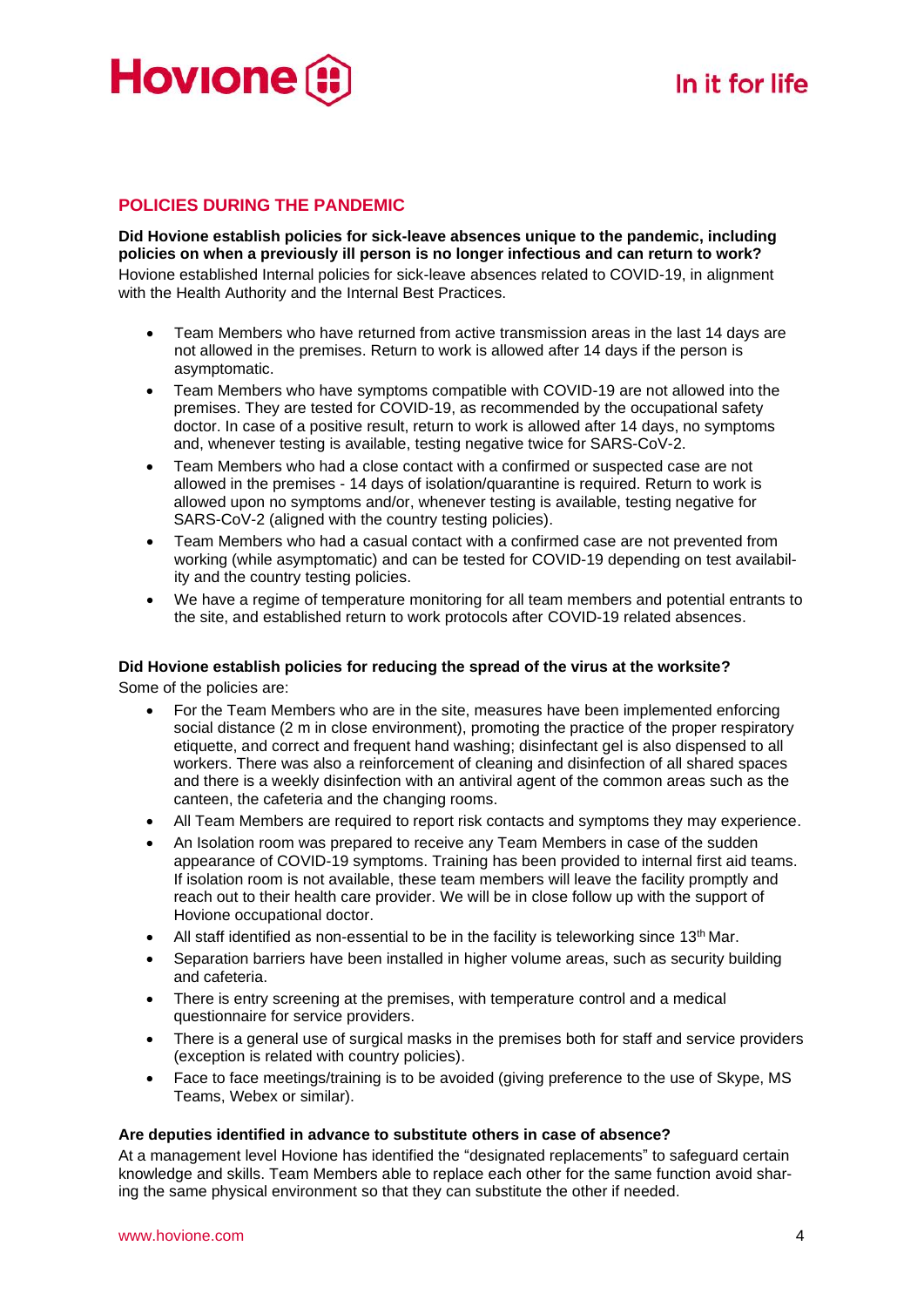

At an operational level Hovione has identified all people which past experience and knowledge can be used to fill any unpredicted gap.

# **ALLOCATION OF RESOURCES TO PROTECT TEAM MEMBERS DURING THE PANDEMIC**

# **Were resources given to Team Members to reduce the risk of infection?**

Hovione has in place several resources to support Team Members preventing propagation of the infection, namely but not limited to:

- Disinfectant gel produced in house is available in all main buildings and common areas. Team Members are also allowed to take gel to their homes and families.
- Hand washing facilities and hand hygiene products are available in all building and main common areas.
- Social distance wall and floor marks are implemented to facilitate perception, with special care in the canteen, cafeteria and changing rooms.
- Lifts occupancy is reduced, and the use of the stairs is promoted.
- Depending on individual country's health policies, safety kits (e.g. masks, and disinfectant gel) are provided to Team Members for use on public transport or if car sharing. They are also given to those who are self-isolating and their families.
- The use of surgical masks is mandatory in the internal premises (aligned with the country directives). Surgical masks are distributed to all staff and service providers.
- Awareness information is continuously shared in the common areas highlighting best practices and hygiene measures (e.g. posters, videos, WhatsApp messages).
- Area workflows were reconsidered to minimize contacts.
- The definition of what is a close or casual contact and its risks are clearly defined, allowing Team Members to map all their contacts and proactively flag risks or opportunities for further prevention/protection.
- There's also questionnaire requirement for Team Members to notify any change in their health status updates and follow up made by the HSE and Medical Team where appropriate.

# **Were communications and information technology infrastructures put in place to support Team Members working from home, tele-conferencing instead of face to face meetings and remote customer access?**

All Team Members that are working from home are using several online platforms, such as Skype, MS Teams, Webex or similar for teleconferencing. We maintain all the usual contacts and meetings with the Team Members on a daily basis as well as with our customers, but now by tele-conferencing. Online questionnaire was set in place to receive the Team Members concerns and main difficulties with remote work. Our IT team is easily available to solve any issues that might rise.

Team Members could take office equipment to their home to facilitate work and guarantee best conditions (e.g. laptops, monitors, keyboards, ergonomic chairs, etc.).

# **Do Hovione Team Members have access to medical treatment?**

Hovione has a company local doctor for each of the sites. During the COVID-19 pandemic the doctors are available whenever medical advice is needed.

If a Team Member has any symptoms, the doctor will follow the protocol for diagnose and testing (if applicable), as recommended by the country's health authorities and internal company policy.

# **COMMUNICATION AND EDUCATION OF TEAM MEMBERS**

# **Does Hovione disseminate accessible information about the pandemic to the workforce appropriate to the stage of alert?**

We are communicating on a daily basis with our Team Members through multiple internal channels: tv screens & posters on sites, announcements, WhatsApp groups, intranet. We are reinforcing measures and communicating them not only according to the evolution of the situation but also in a